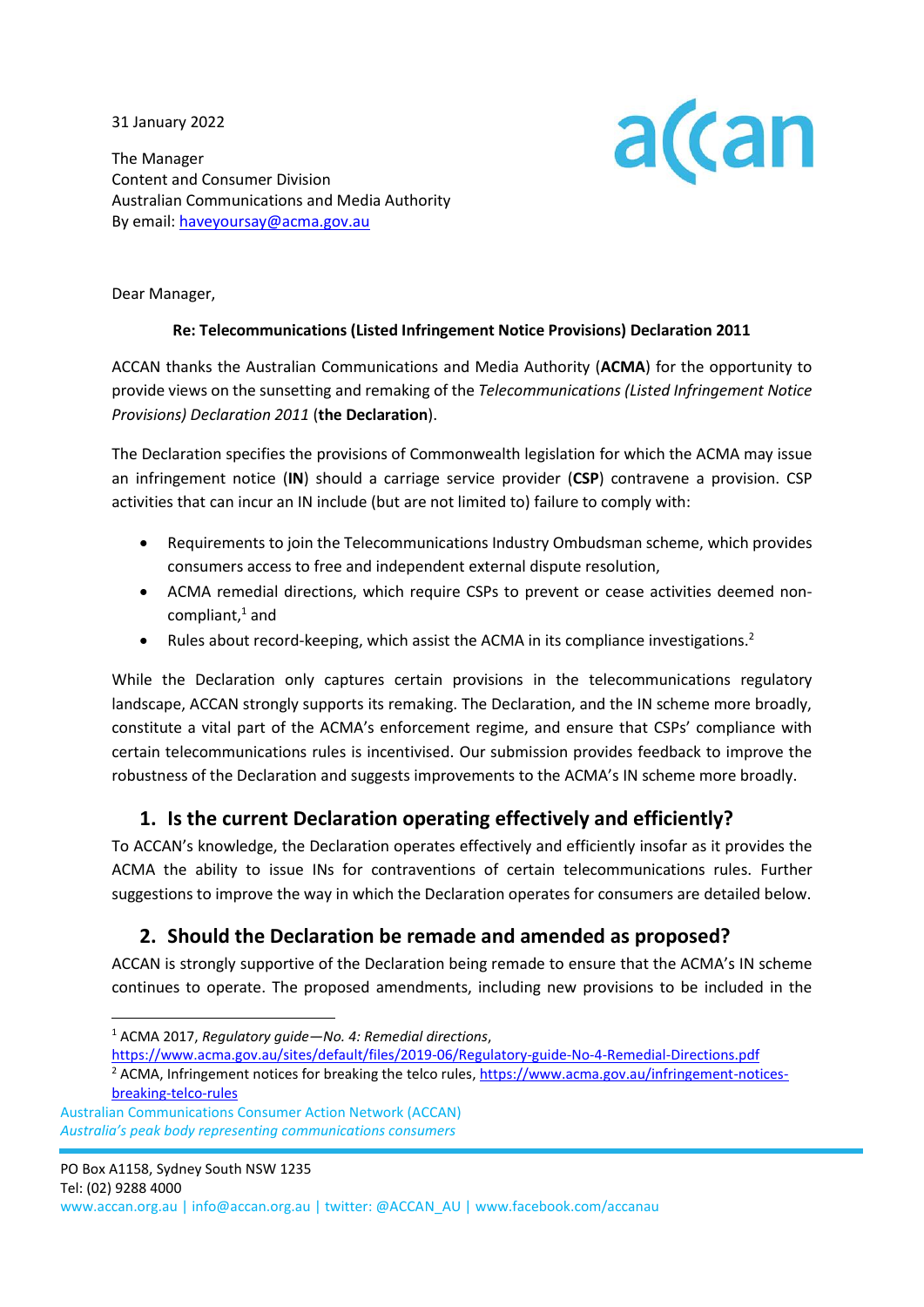

Declaration, strengthen the existing scheme, and give consumers confidence that their providers are better incentivised to follow telecommunications rules. The proposed administrative changes should also be made to ensure the Declaration remains accurate and fit for purpose.

## *Statutory Infrastructure Provider rules*

ACCAN is particularly supportive of the inclusion of new provisions related to Statutory Infrastructure Providers (**SIPs**). ACCAN is aware of consumer cases where non-NBN SIPs have failed to comply with important obligations; for example, connecting a consumer to a qualifying network on request, and publishing wholesale terms and conditions online. The ACMA has investigated this type of conduct in the past and issued a formal warning in response.<sup>3</sup> Under the amended proposed Declaration, in this instance the ACMA would have the discretionary power to issue an IN where appropriate, rather than being constrained to issue a warning or direction first.

# **3. Are there any other changes that should be made to the Declaration?**

The ACMA does not have the power to issue INs for any and all contraventions of the rules the ACMA enforces. ACCAN's view, in line with our position expressed in the Consumer Safeguards Review Part C, is that all rules directly related to the supply of communications to consumers should be directly enforceable by the ACMA,<sup>4</sup> and consequently captured by the Declaration or the Telecommunications Act 1997 (**the Telecommunications Act**). This would allow the ACMA a wider and more proportionate range of enforcement tools to respond to any CSP contravention. We urge the ACMA to consider extending the Declaration to address the following gaps.

### *International mobile roaming*

The Declaration should be updated to include provisions contained in the *Telecommunications Service Provider (International Mobile Roaming) Determination 2019* (**IMR Determination 2019**) that prevent CSPs from charging fees for certain communications about international mobile roaming.

Despite reductions in international travel in the past few years due to COVID-19, consumers continue to raise issues with mobile roaming charges. Given the risk of financial stress that IMR charges can create,<sup>5</sup> and the reopening of international borders and subsequent increase in international travel, it is ACCAN's position that provisions from the IMR Determination 2019 should be included in the Declaration.

<sup>&</sup>lt;sup>3</sup> ACMA 2021, Telco breaches new network infrastructure rules by failing to publish terms and conditions, [https://www.acma.gov.au/articles/2021-11/telco-breaches-new-network-infrastructure-rules-failing-publish](https://www.acma.gov.au/articles/2021-11/telco-breaches-new-network-infrastructure-rules-failing-publish-terms-and-conditions)[terms-and-conditions](https://www.acma.gov.au/articles/2021-11/telco-breaches-new-network-infrastructure-rules-failing-publish-terms-and-conditions)

<sup>4</sup> ACCAN 2020, ACCAN response to Consumer Safeguards Review Part C / Choice and Fairness, [https://www.infrastructure.gov.au/sites/default/files/submissions/csr-part-c-accan-response-to-consumer](https://www.infrastructure.gov.au/sites/default/files/submissions/csr-part-c-accan-response-to-consumer-safeguards-review-part-c-choice-and-fairness.pdf)[safeguards-review-part-c-choice-and-fairness.pdf](https://www.infrastructure.gov.au/sites/default/files/submissions/csr-part-c-accan-response-to-consumer-safeguards-review-part-c-choice-and-fairness.pdf)

<sup>&</sup>lt;sup>5</sup> ACCAN 2019, Response to proposed changes to international mobile roaming regulations, [https://accan.org.au/our-work/submissions/1676-response-to-proposed-changes-to-international-mobile](https://accan.org.au/our-work/submissions/1676-response-to-proposed-changes-to-international-mobile-roaming-regulations)[roaming-regulations](https://accan.org.au/our-work/submissions/1676-response-to-proposed-changes-to-international-mobile-roaming-regulations)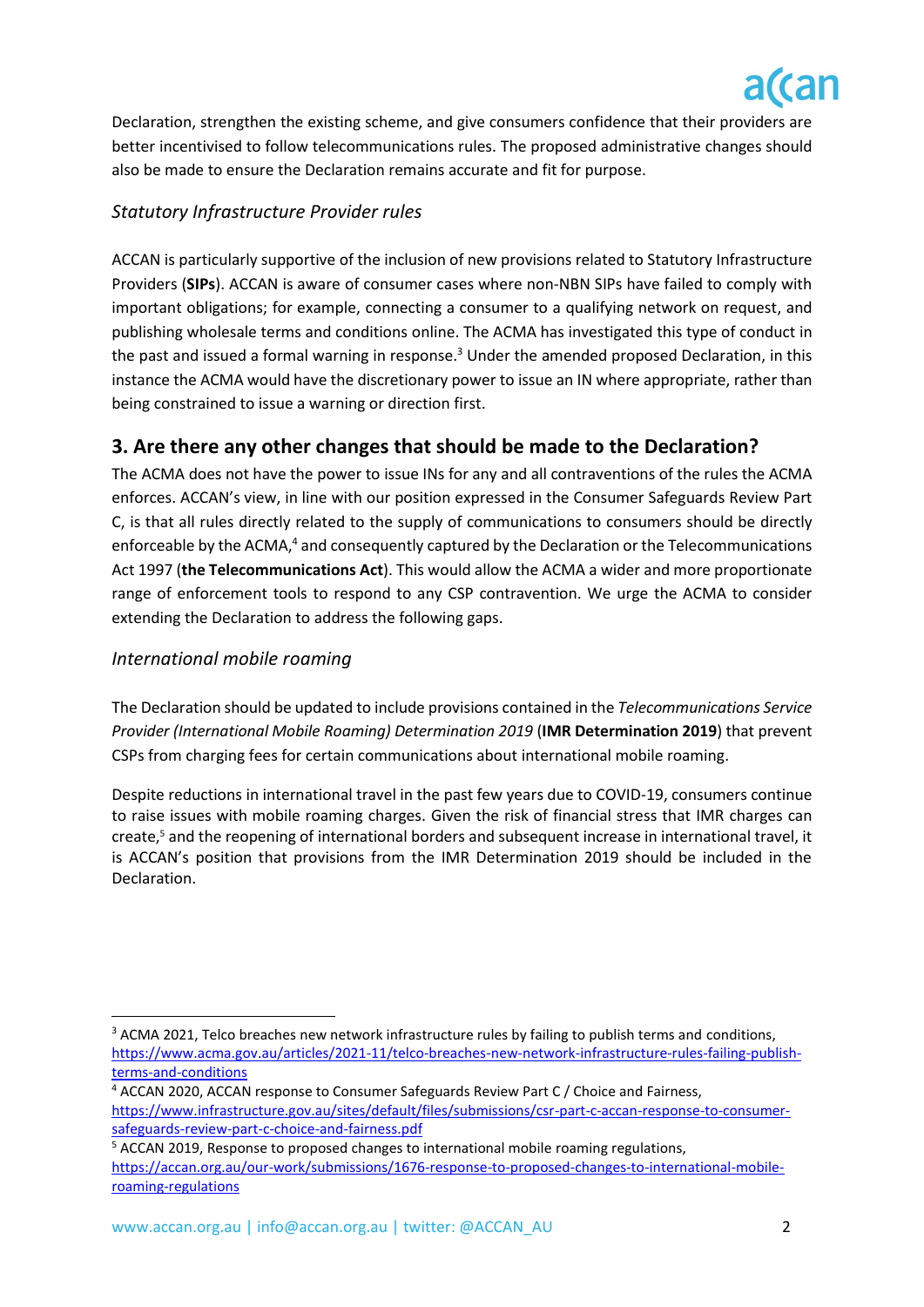

## *Contravention timeframes*

S 572E.2 of the Telecommunications Act indicates that an IN must be given within 12 months after the day on which the contravention is alleged to have taken place. <sup>6</sup> ACCAN's view is that the 12-month window for the issuing of an IN is too limited given the time it takes for a consumer issue to emerge, then be referred to a regulator, then be investigated, and then for enforcement action to be taken. This is particularly the case for issues experienced by consumers experiencing vulnerability, who may face a delay accessing dispute resolution, or barriers escalating a problem with their communications service.

By extending the window of time for issuing an IN to 2 years after the alleged contravention took place, this process would become consistent with the time allowed for consumers to make a TIO complaint about an issue.<sup>7</sup> ACCAN urges the ACMA to take the necessary steps towards increasing the timeframe for issuing INs.

### *Review of the Declaration*

The Declaration should continue to be regularly updated with new provisions to ensure no delay in the enforcement of new telecommunications rules.

#### *Broader reforms to the ACMA infringement notice scheme*

ACCAN understands that broader reforms to the IN scheme set out under S 572E of the Telecommunications Act are out of scope for this consultation. However, a regulatory system where the ACMA does not have the power to immediately issue an IN related to any breach of consumer protections rules, where appropriate, is incomplete. The Australian public should be safeguarded by a regulatory system that allows the ACMA to impose swift and proportionate INs and other civil penalties where telecommunications rules are not followed, regardless of whether the rules are in industry codes or regulations. Two-step mechanisms where the ACMA must first issue a direction to comply or a warning before pursuing civil penalties undermine the robustness of the telecommunications regulatory system. The ACMA should be given discretionary powers to issue immediate INs for all contraventions of the rules it oversees, where appropriate.

As the ACMA expressed in its response to the Consumer Safeguards Review Part C, direct regulation of consumer protections is critical due to the essentiality of communications services.<sup>8</sup> Thus, ACCAN urges the Australian Government to consider amendments to the Telecommunications Act to allow the ACMA to issue INs for breaches of industry codes, including the Telecommunications Consumer Protections (**TCP**) Code.

Additionally, civil penalties for breaches of consumer protections matters should be proportionate with the harm caused. As the ACMA indicated in its Consumer Safeguards Review Part C submission,

<sup>6</sup> Telecommunications Act 1997 (Cth) S 572E.2,<https://www.legislation.gov.au/Details/C2021C00558/> <sup>7</sup> TIO, What we can help with[, https://www.tio.com.au/complaints/what-we-can-help-](https://www.tio.com.au/complaints/what-we-can-help-with#:~:text=Your%20complaint%20should%20be%20about,unsure%20if%20we%20can%20help)

[with#:~:text=Your%20complaint%20should%20be%20about,unsure%20if%20we%20can%20help.](https://www.tio.com.au/complaints/what-we-can-help-with#:~:text=Your%20complaint%20should%20be%20about,unsure%20if%20we%20can%20help) <sup>8</sup> ACMA 2020, ACMA Consumer Safeguards Review Part C submission,

[https://www.acma.gov.au/sites/default/files/2020-10/ACMA-submission-to-Consumer-Safeguards-Review-](https://www.acma.gov.au/sites/default/files/2020-10/ACMA-submission-to-Consumer-Safeguards-Review-Part-C.pdf)[Part-C.pdf](https://www.acma.gov.au/sites/default/files/2020-10/ACMA-submission-to-Consumer-Safeguards-Review-Part-C.pdf)